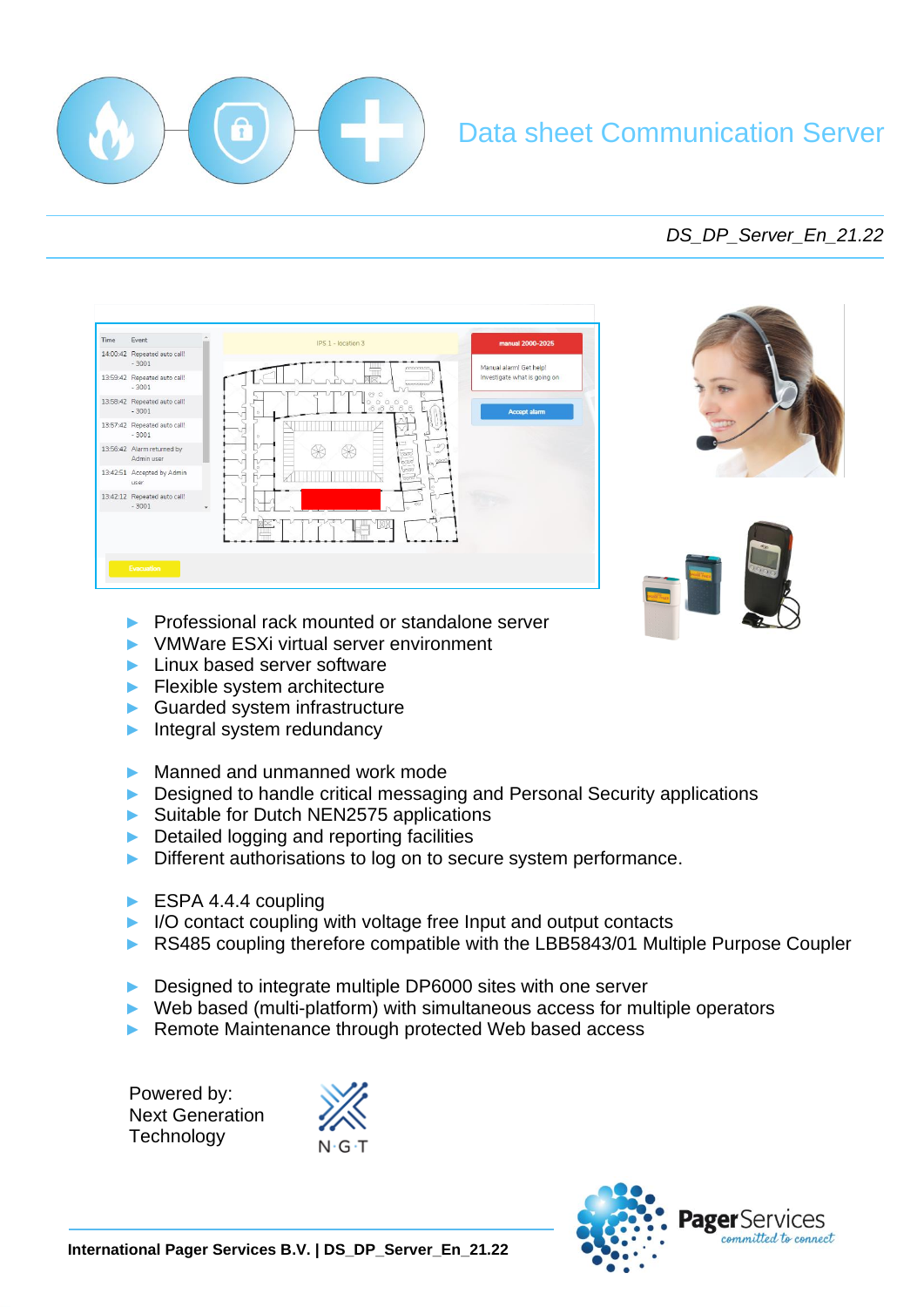

# **Table of contents**

| $\mathbf{1}$ |  |
|--------------|--|
| 1.1          |  |
| 1.2          |  |
| $\mathbf{2}$ |  |
| 2.1          |  |
| 2.2          |  |
| 2.3          |  |
| 2.4          |  |
| 2.5          |  |
| 2.6          |  |
| 2.7          |  |
| 3            |  |
| 3.1          |  |
| 3.2          |  |
| 3.2.1        |  |
| 3.2.2        |  |
| 3.2.3        |  |
| 3.2.4        |  |
| 3.2.5        |  |
| 4            |  |
| 4.1          |  |
| 4.2          |  |
| 4.3          |  |
| 4.4          |  |
| 4.5          |  |
| 4.6          |  |
| 4.7          |  |
| 4.8          |  |
| 4.9          |  |
| 4.10         |  |
| 5            |  |
| 5.1          |  |
| 5.2          |  |
| 5.3          |  |
| 6            |  |
| 6.1          |  |
| 6.2          |  |
| 6.2.1        |  |
| 6.2.2        |  |
| 6.2.3        |  |
| 6.2.4        |  |
| 6.2.5        |  |
|              |  |

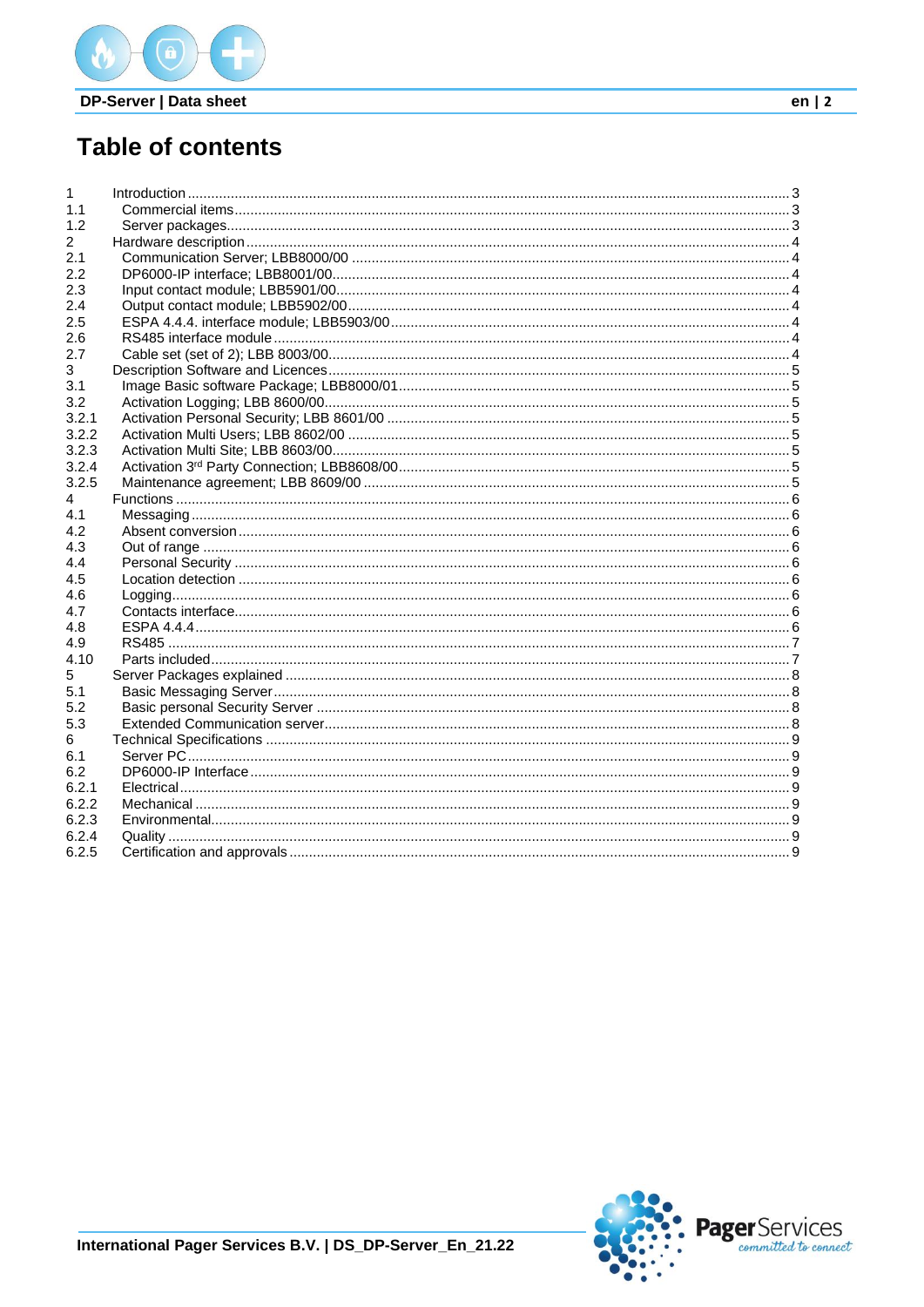

# <span id="page-2-0"></span>1 Introduction

The Communication Server in combination with the DP6000-IP interface replaces the former Alpha-desk and Atus Commander. Several new functions, a graphical user interface and new application possibilities are implemented to meet today's functional demands. Thanks to the newly designed system architecture it is easier to create redundancy and if desired the application software is available as a VM image in case the server software should run on the customer's virtual environment. The Communication Server is standard delivered with pre-installed server software on a professional server from PagerServices and is together with the DP6000-IP interface unit fully compatible with the DP6000/PS6000 concept known for its high reliability.



#### <span id="page-2-1"></span>1.1 Commercial items

Several options are available to offer a solution for each customers' requirement. The overview below shows all options of hardware and licences. For availability and pricing please refer to our website.

| <b>Description Hardware</b>         | <b>12NC</b>    | Type nr     | <b>Remark</b>                                          |
|-------------------------------------|----------------|-------------|--------------------------------------------------------|
| <b>Communication Server PC</b>      | 8900 800 00001 | LBB 8000/00 | This server PC includes the basic software package     |
| DP6000-IP Interface                 | 8900 800 10001 | LBB 8001/00 | For each DP6000 (sub) system 1 unit is needed.         |
| Input Contact Module                | 8900 590 10001 | LBB 5901/00 | One module has 4 input contacts.                       |
| <b>Output Contact Module</b>        | 8900 590 20001 | LBB 5902/00 | One module has 2 output contacts.                      |
| ESPA 4.4.4. Interface Module        | 8900 590 30001 | LBB 5903/00 | Max. 3 ESPA ports possible on 1 DP6000-IP unit.        |
| RS485 Interface Module              | 8900 590 40001 | LBB 5904/00 | To couple up to 5 LBB5843/01 MPC's                     |
| Cable set (set of 2)                | 8900 800 30001 | LBB 8003/00 | Required for 2 internal contacts                       |
|                                     |                |             |                                                        |
| <b>Description Licenses</b>         | <b>12NC</b>    | Type nr     | <b>Remark</b>                                          |
| Image Basic Software Package        | 8900 800 00101 | LBB 8000/01 | For Upgrades or to be installed on 3rd party server PC |
| <b>Activation Logging</b>           | 8900 860 00001 | LBB 8600/00 |                                                        |
| <b>Activation Personal Security</b> | 8900 860 10001 | LBB 8601/00 |                                                        |
| <b>Activation Multi Users</b>       | 8900 860 20001 | LBB 8602/00 | additional 3 concurrent users (standard 1 user)        |
| <b>Activation Multi Site</b>        | 8900 860 30001 | LBB 8603/00 |                                                        |
| Activation 3rd Party Connection     | 8900 860 80001 | LBB 8608/00 | Needed if connection with e.g. a BMS is needed.        |
|                                     |                |             |                                                        |
| <b>Description Services</b>         | <b>12NC</b>    | Type nr     | <b>Remark</b>                                          |

#### <span id="page-2-2"></span>1.2 Server packages

Next to the above mentioned items several server packages are made available. Each server package is defined to cover a specific basic function. See chapter ["Server Packages explained"](#page-7-0) for more details.

| <b>Description</b>                    | <b>12NC</b>    | Type nr     | <b>Remark</b>                               |
|---------------------------------------|----------------|-------------|---------------------------------------------|
| <b>Basic Messaging Server</b>         | 8900 800 01001 | LBB 8000/10 | Message handling, ESPA, I/O, Logging        |
| <b>Basic Personal Security Server</b> | 8900 800 02001 | LBB 8000/20 | LBB8000/10 + Personal Security, Multi users |
| <b>Extended Communication Server</b>  | 8900 800 03001 | LBB 8000/30 | LBB8000/20 + MPC, Multisite, 3rd Party      |

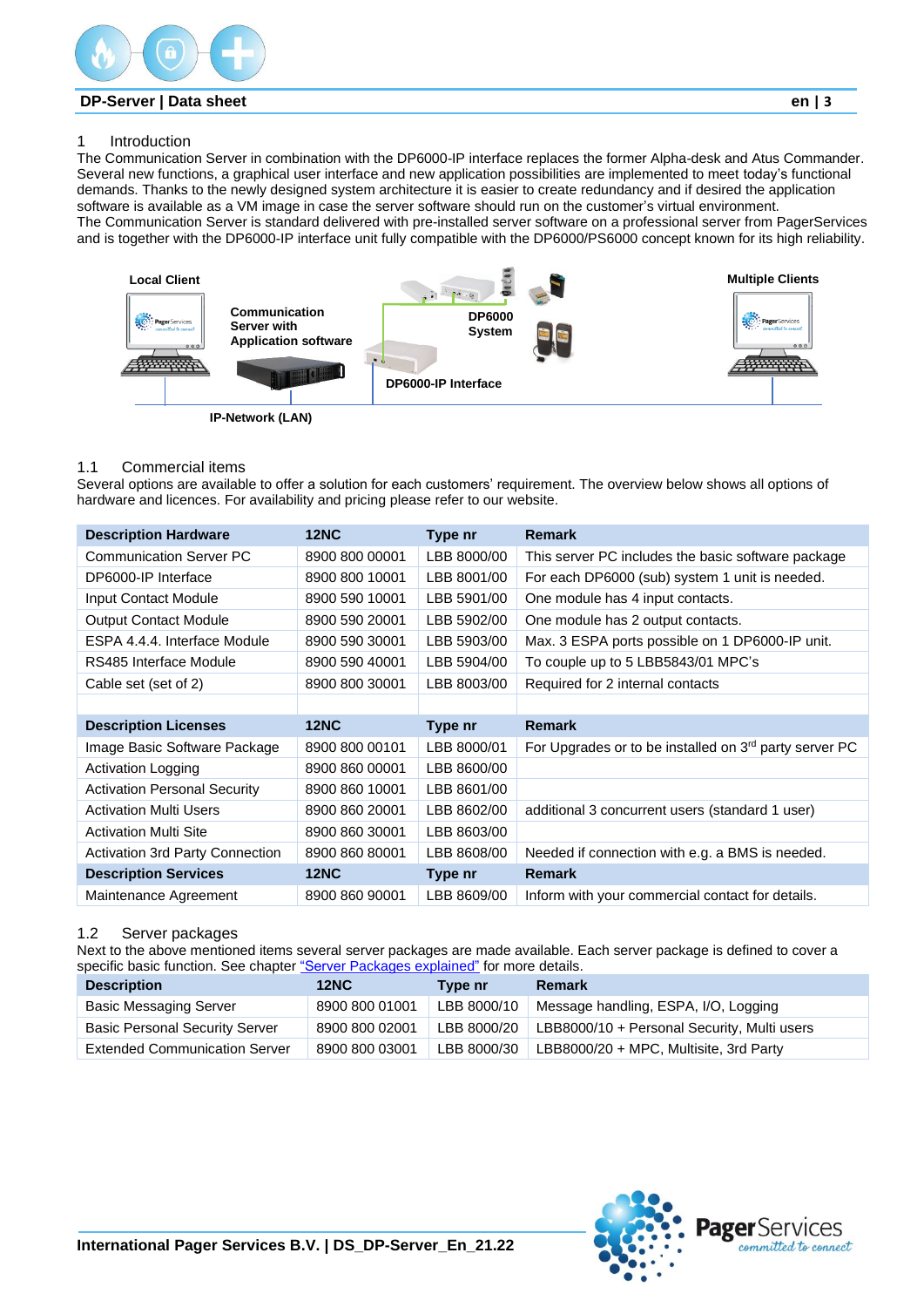

# <span id="page-3-0"></span>2 Hardware description

# <span id="page-3-1"></span>2.1 Communication Server; LBB8000/00

The Communication Server is a dedicated computer, all functions are driven by the pre-installed application software at this computer. The Communication Server communicates with one or more DP6000-IP interfaces through guarded IP-

interconnections. A warning signal can be generated in case the IP connection is lost.

Through a web browser it is possible to log on using a PC, laptop, tablet and even using a smartphone.

When logged on, several authorization levels prevent unwanted use. (Operator, Manager Administrator).

In case the basic software is installed on a 3rd party system only the Image Basic Software Package is needed**.**

# <span id="page-3-2"></span>2.2 DP6000-IP interface; LBB8001/00

To communicate with the DP6000 system a DP6000-IP Interface is required. The DP6000-IP interface controls the paging- and talk-back lines of the DP6000 bus. For further processing all received calls and calls to be transmitted are communicated between the Communication Server and DP6000-IP interface. For reliability purposes the DP6000-IP interface is equipped to operate stand-alone for some basic functions in case the IP-connection with the Communication Server is interrupted. Multiple DP6000-IP Interfaces are needed for applications where one Communication Server controls multiple DP6000-IP Interfaces. The DP6000-IP interface can send a pre-defined call in case the IP connection with the server is lost.

#### <span id="page-3-3"></span>2.3 Input contact module; LBB5901/00

- The DP6000-IP Interface can handle a maximum of 3 input contact modules.
- With this maximum, also the total number of present output contact modules must be taken in account: the total sum of both is limited to 4.
- Each Input contact module has 4 analogue input contacts, therefore a resistor network must be connected to the input.
- The individual contacts can be set as 'guarded input contacts'; Guarded input contacts are required to meet the Dutch NEN

2575 standard, where it is required to detect interrupted- and short circuited wires that are connected to an input contact.

|  | De Communication Server can handle internal and external I/O contacts.               |
|--|--------------------------------------------------------------------------------------|
|  | The input contact, LBB5901/00, is used to handle 'internal input contacts'.          |
|  | The output contact module, LBB5902/00, is used to handle 'internal output contacts'. |
|  | External I/O contacts are used e.g. when applying one or more MPCs; LBB5843/01.      |

If for 'external contacts' an LBB5843/01 is used, an RS485 interface module is needed.

# <span id="page-3-4"></span>2.4 Output contact module; LBB5902/00

- The DP6000-IP Interface can handle one output contact module.
- With this maximum also the total number of present input contact modules must be taken in account: the total sum of both is limited to 4.
- Each output contact module has 2 relays, controlling an individual voltage free contact. (NO or NC).
- Output contacts can become active in case a system-, technical- and/or Personal Security alarm occurs.

# <span id="page-3-5"></span>2.5 ESPA 4.4.4. interface module; LBB5903/00

One DP6000-IP interface can be equipped optionally with max. 3 pcs ESPA 4.4.4. interface modules.

Standard these are "ESPA-in" interfaces, meaning that incoming information through the ESPA interface is converted to the DP6000 system that is connected to the DP6000-IP interface, thus generating paging calls this way.

- ESPA port nr 3 has as special option: it can work as an "ESPA-out" port and will present the same ESPA data as received from ESPA port 1.
- Depending on the programmed settings, a notification at the operator's screen will appear.
- ► In case the IP-connection between Communication Server and DP6000-IP Interface is lost, each ESPA-in port will continue in a basic mode; only transferring incoming ESPA calls to the DP6000 system, no calls can be lost.

# <span id="page-3-6"></span>2.6 RS485 interface module

- This module takes one of the ESPA 4.4.4. interface positions.
- In case a system has more than one (geographical) location, multiple DP6000-IP-interfaces can be used and therefore more RS485 interface modules can be used. This method offers the possibility to handle the contacts of several locations/buildings/sites with one Communication Server.
- Per DP6000-IP Interface max 320 input and/or 320 output contacts (max 5 MPC's) can be handled, by using multiple DP6000-IP Interfaces the number if I/O contacts to be handled by one server is virtually unlimited.

# <span id="page-3-7"></span>2.7 Cable set (set of 2); LBB 8003/00

Each input contact, at the LBB5901/00 module, requires a resistor network. With one cable set, 2 input contacts can be equipped with such resistor network. If all 4 contacts of an input contact module are in use, 2 cable sets are needed. This cable set is necessary.

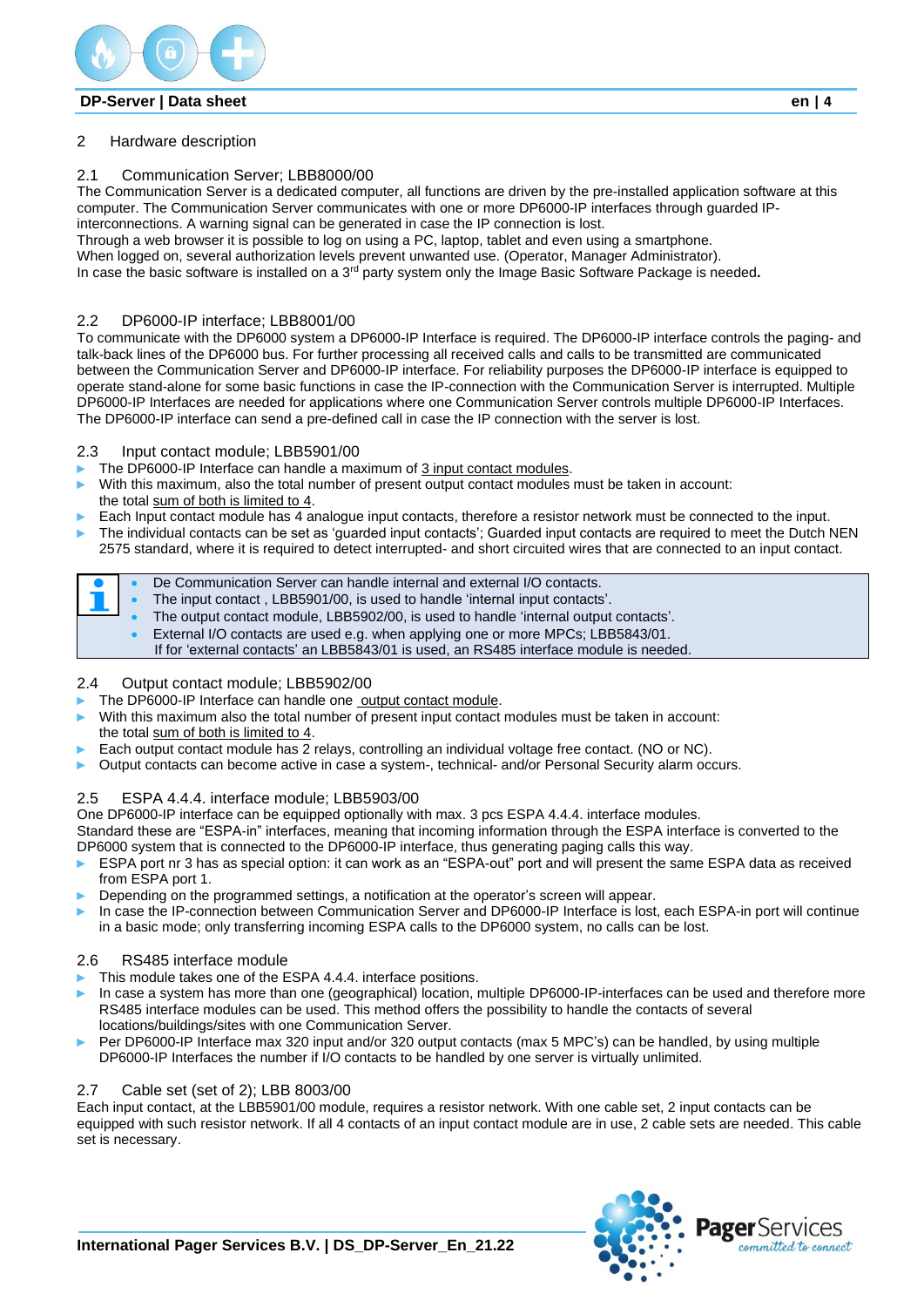

#### <span id="page-4-0"></span>3 Description Software and Licences

The Basic Software Package is pre-installed on the PagerServices server, but can also be ordered separately without a server PC. Software licences are needed to activate extra options. The licences are individually applicable for each Server in the system, regardless if the server is delivered by PagerServices or a  $3<sup>rd</sup>$  party. If no valid licence is present, options will activated for 72 hours.

# <span id="page-4-1"></span>3.1 Image Basic software Package; LBB8000/01

The Image Basic Software Package can be used for:

- Customers who needs to upgrade the software with a newer version.
- For systems where the basic SW is installed on a (virtual) 3rd party server PC.

#### <span id="page-4-2"></span>3.2 Activation Logging; LBB 8600/00

If activated, all events that occur in the system are logged for further analyses:

- Source: Which calls were initiated by which operator, which mobile user, which ESPA 4.4.4. interface etc.
- Handling: Who made which alarm, which locations were passed during the alarm state etc.
- The actions taken by the central operator to handle the alarm.
- Next to 'what happened', the source of the generated calls is logged.
- Filtered log data can be 'exported' as CSV-format to focus on specific events and/or time frames.

#### <span id="page-4-3"></span>3.2.1 Activation Personal Security; LBB 8601/00

If activated, the system is able to handle the Personal Security functionality, including:

- ► Work mode: manned and/or unmanned mode.
- Location detection
- ► Alarm handling
- Periodically scanning of PS-Pagers
- Generating several technical and/or Personal Security alarm indicators and follow-up.
- Active system guarding and alarming options in case of malfunction

#### <span id="page-4-4"></span>3.2.2 Activation Multi Users; LBB 8602/00

- ► A person can log-on using individual credentials. Depending on a given authorisation operator actions or (remote) maintenance etc. can take place.
- At delivery only one person can be logged in at the same time. This is independent of the persons authorisation/role.
- Log-on goes via a web browser installed on a PC/laptop/tablet/smartphone.
- If multiple persons need to be logged-on simultaneously, one or more Multi User Activation license(s) are needed.
- Each Multi User Activation license increases the maximum of persons that can be logged-on simultaneously by 3.

#### <span id="page-4-5"></span>3.2.3 Activation Multi Site; LBB 8603/00

It is possible to control more than one DP6000-IP Interface with one Communication Server.

This is the so called Multi-Site Application. Some application tips:

- Integrate several local DP6000 systems which are handled by one central Communication Server.
- Integrate several geographical separated DP6000 systems as one system, with the possibility to handle each as an individual system. The advantage here is that there is one central point where programming or maintenance can be executed.
- An extra DP6000-IP Interface which is connected parallel to another one, can be programmed such that works as redundant unit.

#### <span id="page-4-6"></span>3.2.4 Activation 3rd Party Connection; LBB8608/00

On project basis this license offers the possibility to connect a  $3<sup>rd</sup>$  party system to communicate directly, through an IP-Interface, with the Communication Server. This is useful if functions of the Communication Server needs to be integrated e.g. with a Building Management System.

- After implementing the Activation  $3^{rd}$  Party Connection license, a  $3^{rd}$  party can integrate the messages and system statuses in his own application e.g. from/to a communication integration platform, Building Management System etc.
- The Application Programming Interface (API) is described in the "Athena API manual" which is made available, after reaching a non-disclosure agreement (NDA). Inform with your commercial contact if needed.

#### <span id="page-4-7"></span>3.2.5 Maintenance agreement; LBB 8609/00

It is possible to include an SLA to cover software maintenance for the system. If included, a yearly fee will be charged. Contact us for details and conditions.

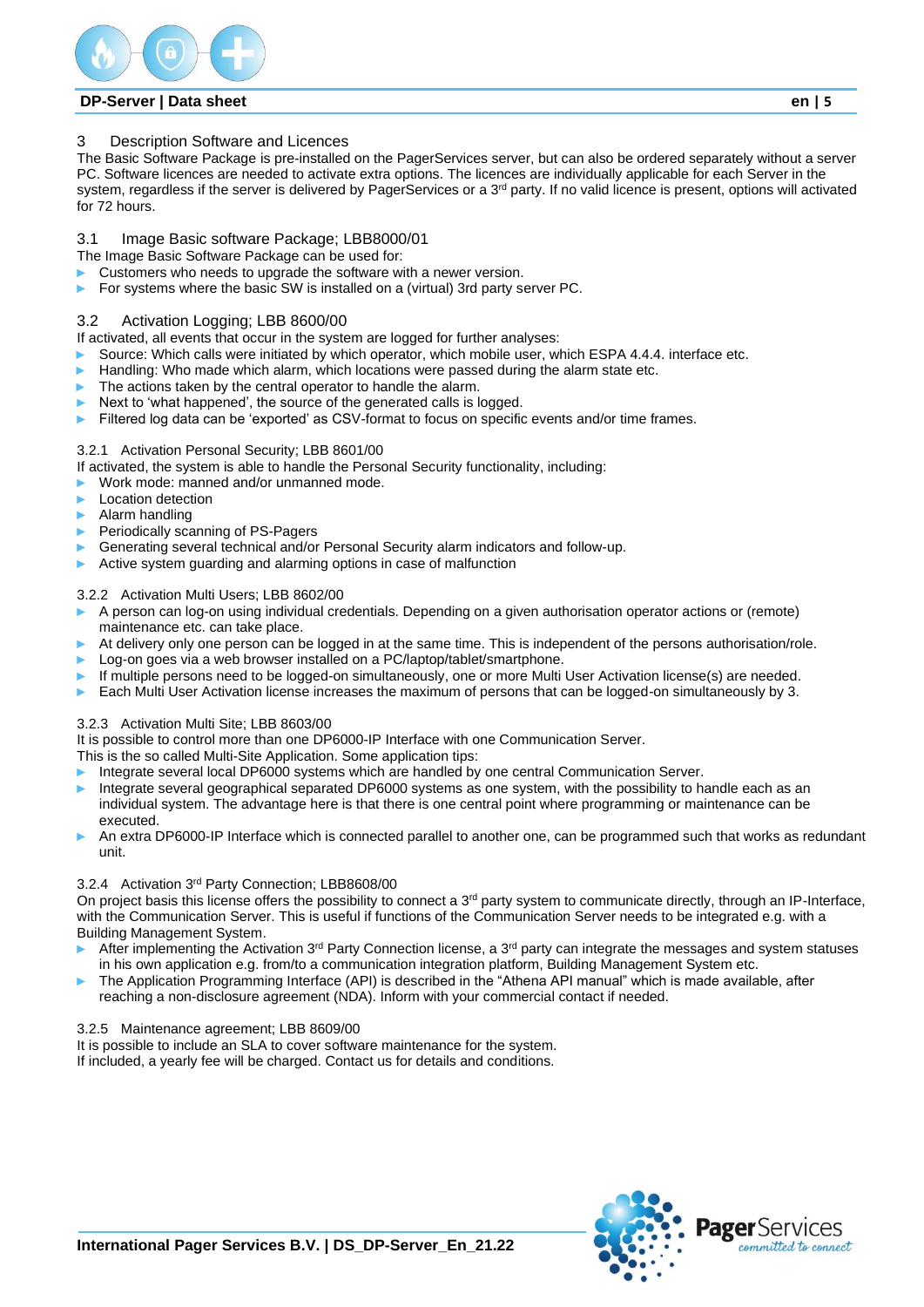

#### <span id="page-5-0"></span>4 Functions

Depending on the options chosen, the Communication Server can perform different functions. The overview below describes a number of main functions.

#### <span id="page-5-1"></span>4.1 Messaging

The Communication server can be used for paging calls by either selecting a name from a name list or by entering the address digits of the mobile. Further selectable digits and characters making up the message to be sent.

More than one receiver can be called by making a serial call or by making a group call. Depending on the type of receiver used, calls can be transmitted with alphanumeric and/or numeric messages. Alphanumeric messages and numeric information can be freely typed in using the Clients' keyboard, pre-programmed messages or numeric information can be selected from a list. Pre-programmable fast buttons, who can have each their individual colour, can be used to send predefined calls to individuals or a group of pagers.

#### <span id="page-5-2"></span>4.2 Absent conversion

This feature allows to forward calls to a substitute mobile in case a mobile is absent. The original content of the call is not changed when a message is forwarded.

#### <span id="page-5-3"></span>4.3 Out of range

The Communication server can send an automatic signal to trigger the mobile which is in range of the system. If the mobile cannot receive this trigger because it is out of range, the receiver alerts the user that the mobile is out of range of the systems' transmitter(s).

#### <span id="page-5-4"></span>4.4 Personal Security

The personal Security functionality can handle all alarms, such as manual-, tear off-, no move-, not vertical alarms, received from PS-pagers and PS-micro mobiles.

In unmanned work mode all alarm handling is executed without any operator intervention.

- In manned work mode an operator is able to open the alarm screen to handle the alarm.
- Once an operator accepts the alarm he/she becomes the owner of the alarm until an accepted reset request.
- During the alarm handling, the operator has a real-time overview of the alarm status and updated location information.
- If an operator is no longer able to handle the alarm anymore, a possibility is provided to 'return the alarm to the system', to be handled further by another operator or to start (another) automatic escalation procedure.
- In the alarm screen also the handling of technical alarms is possible.

#### <span id="page-5-5"></span>4.5 Location detection

In combination with Personal Security alarms and technical system alarms, actual locations can be assigned to events and types of alarms.

- In case of a Personal Security alarm, the location of the people in danger can be followed in real time.
- A periodical functional check of location transmitters can optionally be set.
- It is also possible to define guard tours, in which guards walk a specific control route where certain location beacons must be passed. Delays in the route or missed locations will trigger an alarm.
- In case of technical malfunction of central equipment, a (real or virtual) location can be assigned to the device that causes the error which makes it easier to trace back its position.

#### <span id="page-5-6"></span>4.6 Logging

This feature enables to log all calls that are sent through the paging lines and calls that are received from the talkback lines. The logged data includes messages, alarms- and location calls from the mobiles and calls generated due to technical alarms in case of malfunction. The data can be exported as CSV file for extensive or selective analyses.

The exported file can be imported in an EXCEL file and printed from the operator PC that is logged in as client.

#### <span id="page-5-7"></span>4.7 Contacts interface

A DP6000-IP interface can handle 'internal' as well as 'external' input and output contacts.

The contact interface modules are assembled in the housing of the DP6000-IP interface. These 'internal' contacts are analogue contacts which can be set as 'normal-open' or 'normal-closed' contact. Furthermore these input contacts can be programmed such that it can be detected if the connected wires are interrupted or short-circuited, in which case an emergency call can be sent, e.g. to technicians.

#### <span id="page-5-8"></span>4.8 ESPA 4.4.4

Each DP6000-IP Interface can handle 3 separate RS232 (ESPA 4.4.4) interfaces for connecting external systems such as Fire systems, nurse call systems and DECT systems.

These external systems can be connected directly to this interface. Only parameters to specify the communication protocol have to be set. Port 3 can be set such that it works as an output port which will follow the input received on Port 1.

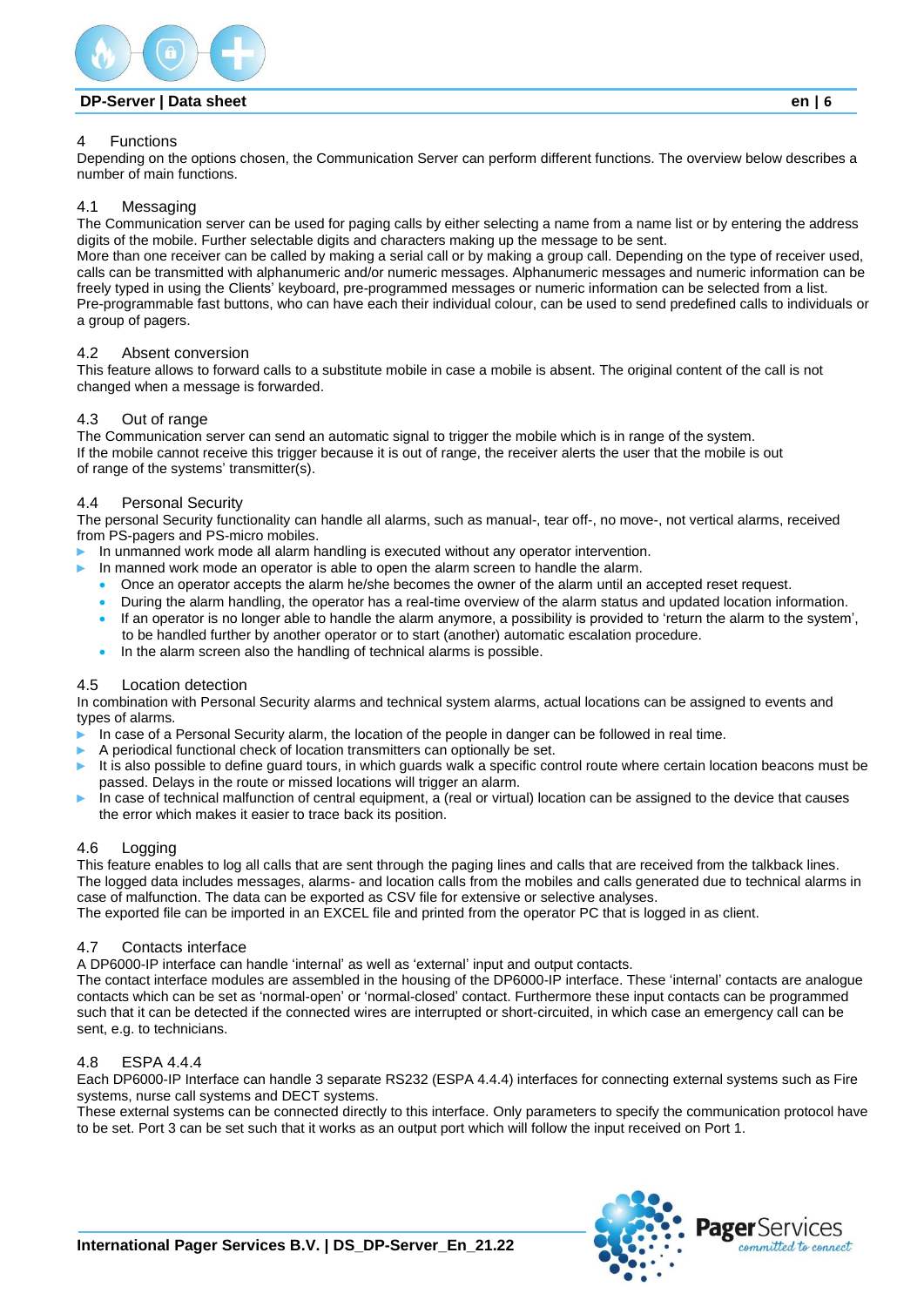

# <span id="page-6-0"></span>4.9 RS485

To support the 'external' I/O contacts, which are signaled by MPCs (LBB5843/01), each DP6000-IP interface can optionally be equipped with one RS485 interface module.

- The RS485 interface module takes the position of 1 ESPA 4.4.4. interface module.
- ► In case of multi-site systems, multiple DP6000-IP interfaces can be equipped with an RS485 interface module, allowing the contacts of multiple sites/buildings to be controlled with one Communication Server.

#### <span id="page-6-1"></span>4.10 Parts included

Each DP6000-IP Interface unit includes a 1.5 meter system cable to be connected between the DP6000 system and the DP6000-IP Interface.

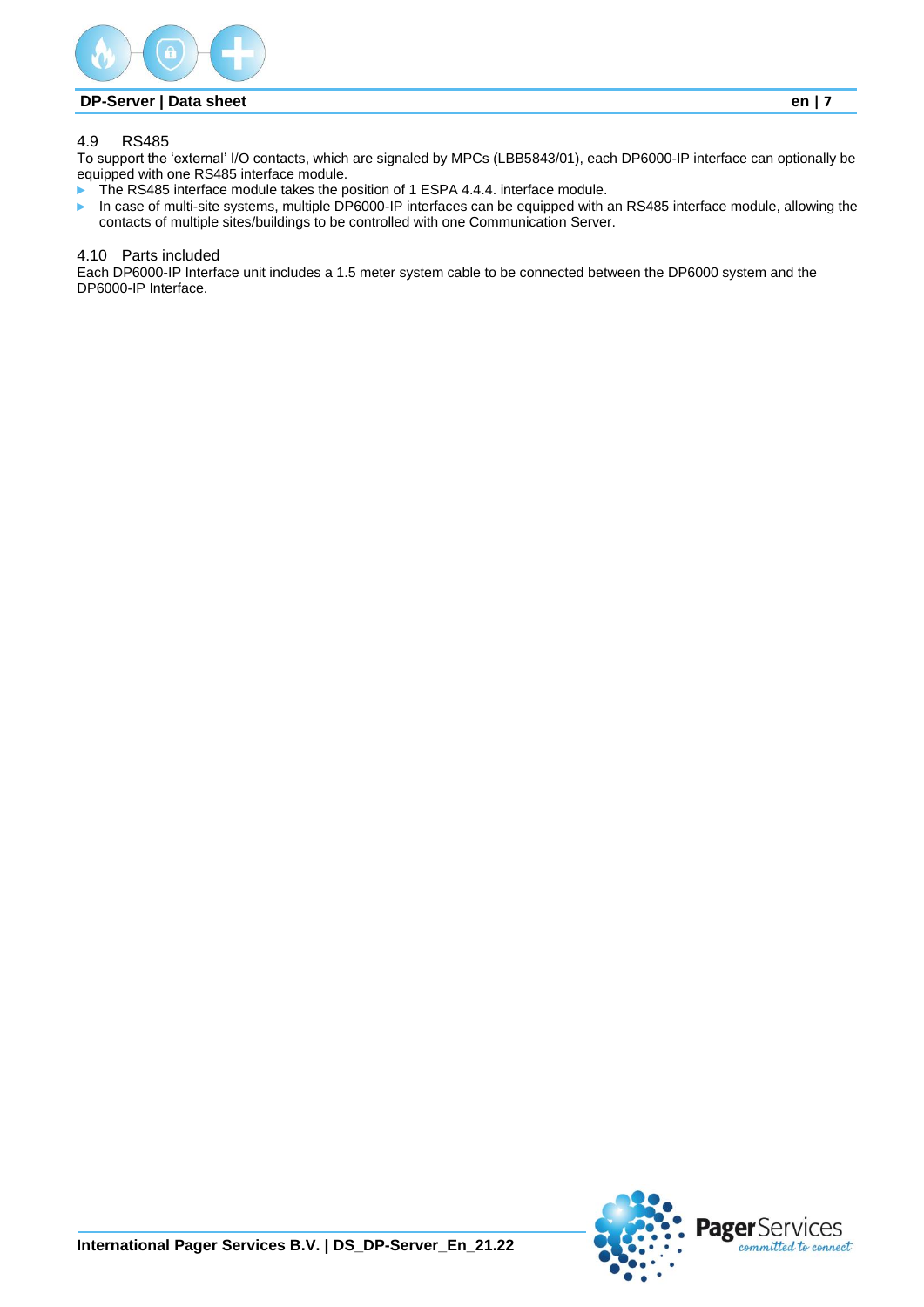

#### <span id="page-7-0"></span>5 Server Packages explained

Next to the standard products, several packages are made available. Each server package is defined depending on its basic functionality.

| <b>Description</b>                    | 12NC           | Type nr     | <b>Remark</b>                               |
|---------------------------------------|----------------|-------------|---------------------------------------------|
| <b>Basic Messaging Server</b>         | 8900 800 01001 | LBB 8000/10 | Message handling, ESPA, I/O, Logging        |
| <b>Basic Personal Security Server</b> | 8900 800 02001 | LBB 8000/20 | LBB8000/10 + Personal Security, Multi users |
| <b>Extended Communication Server</b>  | 8900 800 03001 | LBB 8000/30 | LBB8000/20 + MPC, Multisite, 3rth Party     |

#### <span id="page-7-1"></span>5.1 Basic Messaging Server

The content of the Basic Messaging Server package is such that it covers the function for critical messaging including out of range indication, absent detection, low battery indication. To ease the handling by an operator, call forwarding in case of absent, making

group calls and the use of fast dial buttons can be programmed. Of course the handling of all calls is logged. In addition to this, the technical functionality of e.g. ESPA connections, input- and output contacts and IP-infrastructure are monitored.

#### <span id="page-7-2"></span>5.2 Basic personal Security Server

Next to the functions described in the Basic Message Server package, the Basic Personal Security package includes extended monitoring of system equipment, processing of Personal Security alarms from mobiles and its handling, location detection, guard-tour and logging of alarm handling and all incoming and outgoing messages.

#### <span id="page-7-3"></span>5.3 Extended Communication server

Next to the functions described in the Basic Message Server and Basic Personal Security Server package, the extended Communication server package includes an RS458 connection for max. 5 MPC contact couplers, Multi-site to control multiple sub-sites with one central Server and the possibility to connect (and integrate with)  $3<sup>rd</sup>$  party systems.



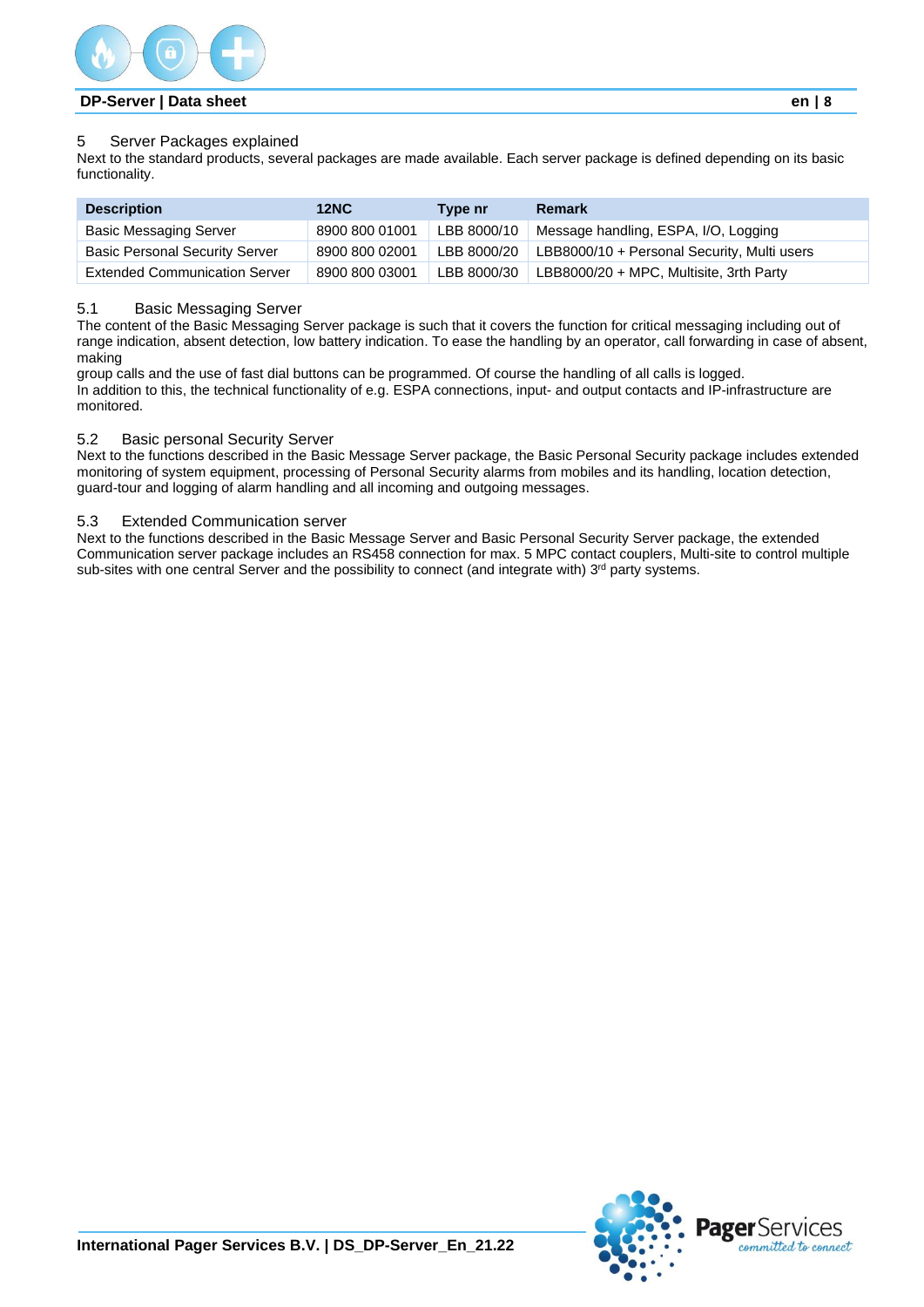

- <span id="page-8-0"></span>6 Technical Specifications
- <span id="page-8-1"></span>6.1 Server PC Refer to the datasheet of computer supplier.
- <span id="page-8-2"></span>6.2 DP6000-IP Interface
- <span id="page-8-3"></span>6.2.1 Electrical External Supply voltage:  $12V$  DC  $\pm$  5% External Supply current: typically; 270mA,

Code output level (Paging lines): Code input level  $(TB$  lines):  $\geq 0,2$ Vpp

- <span id="page-8-4"></span>6.2.2 Mechanical Dimensions (H x W x D) 81.5 x 270 x 190 mm<br>Weight: 1.032 kg Weight: 1,032 kg<br>Dust and waterproof: 1940 (interval)
- <span id="page-8-5"></span>6.2.3 Environmental Operating temperature: 0°C to +55°C<br>Storage temperature: 40°C to +80°C Storage temperature: Relative Humidity: ≤70%
- <span id="page-8-6"></span>6.2.4 Quality
- <span id="page-8-7"></span>6.2.5 Certification and approvals **Region**<br> **CE**<br> **CE**<br> **CE** Europe<br>CE marking CE marking acc. to 2014/35/EU<br>Safety acc. to IEC/EN 623 EMC acc. to EN61000-6-1

Measured; - Connected with IP-network and Pagingbus - Without optional modules<br>2,0 to 2,2Vpp

IP40 (intended for indoor use)

60,000 hours

acc. to IEC/EN 62368-1 acc. to EN61000-6-3 ESD acc. to EN61000-4-2 Contact; 4kV<br>Air: 8kV 8kV